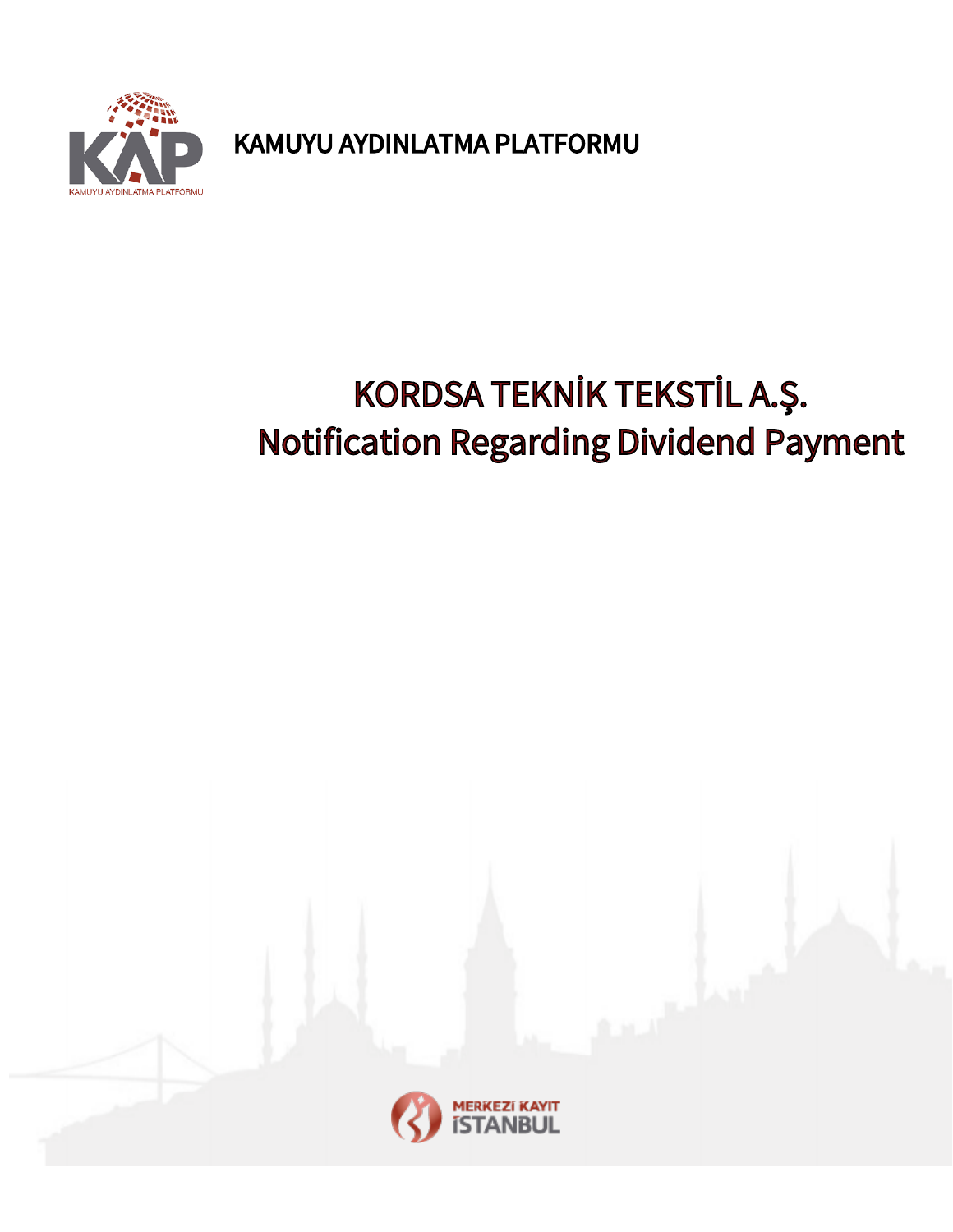## Notification Regarding Dividend Payment

| <b>Summary Info</b>                 | Taking resolution regarding the determination of the use of 2021 fiscal year profit to be submitted to the General Assembly's<br>approval. |
|-------------------------------------|--------------------------------------------------------------------------------------------------------------------------------------------|
| <b>Update Notification Flag</b>     | No                                                                                                                                         |
| <b>Correction Notification Flag</b> | <b>No</b>                                                                                                                                  |
| <b>Postponed Notification Flag</b>  | No                                                                                                                                         |
|                                     |                                                                                                                                            |
| <b>Decision Date</b>                | 22.02.2022                                                                                                                                 |

| <b>Type of Cash Dividend Payment</b> | Payment In Advance |
|--------------------------------------|--------------------|
| <b>Currency Unit</b>                 | <b>TRY</b>         |
| <b>Stock Dividend</b>                | Will Not Be Paid   |

#### Cash Dividend Payment Amount and Rates

| Share Group<br>Info            | Pavment <b> </b>         | Cash Dividend To Be Paid For<br>Share With Par Value of 1 TL -<br>Gross (TL) | Cash Dividend To Be Paid For<br>Share With Par Value of 1 TL -<br>Gross (%) | Withholding<br>Rate (%) | Cash Dividend To Be Paid For<br>Share With Par Value of 1 TL -<br>Net (TL) | Cash Dividend To Be Paid For<br>Share With Par Value of 1 TL -<br>Net (%) |
|--------------------------------|--------------------------|------------------------------------------------------------------------------|-----------------------------------------------------------------------------|-------------------------|----------------------------------------------------------------------------|---------------------------------------------------------------------------|
| <b>KORDS,</b><br> TRAKORDS91B2 | Payment<br>In<br>Advance | 0.8224991                                                                    | 82.24991                                                                    | 10                      | 0.7402491                                                                  | 74.02491                                                                  |

#### Dividend Dates

| Payment              | Proposed   | Final<br>  Ex-Dividend Date    Ex-Dividend Date | Payment Date   Record Date |            |
|----------------------|------------|-------------------------------------------------|----------------------------|------------|
| Payment In Advance I | 24.03.2022 |                                                 | 28.03.2022                 | 25.03.2022 |

(1) The date that the dividend will be paid and the share will start trading without dividend right (proposed).

(2) The date that the dividend will be paid and the share will start trading without dividend right (finalized).

(3) Date of entry to the accounts of the shareholders whose shares are traded on the stock exchange.

(4) Date of determination of the right holders of the type of shares traded on the stock exchange.

#### Amount and Rate of Cash Dividend Stock Dividend Payment

| Share Group Info      | Amount of Stock Dividend (TL) | Rate of Stock Dividend (%) |  |
|-----------------------|-------------------------------|----------------------------|--|
| KORDS, TRAKORDS91B2 , |                               |                            |  |

### Additional Explanations

According to our financial statements for the period of 01.01.2021-31.12.2021 which are prepared in compliance with the Turkish Accounting Standards pursuant to the "Communiqué About Guidelines For Financial Reporting in Capital Market" Serial No II, Article No 14.1 of Capital Market Board, and are audited by KPMG Bağımsız Denetim ve Serbest Muhasebeci Mali Müşavirlik A.Ş., **₺ 944.057.474,00** consolidated profit has been obtained.

At the end of the negotiations, the approval of the profit distribution table for 2021 as attached,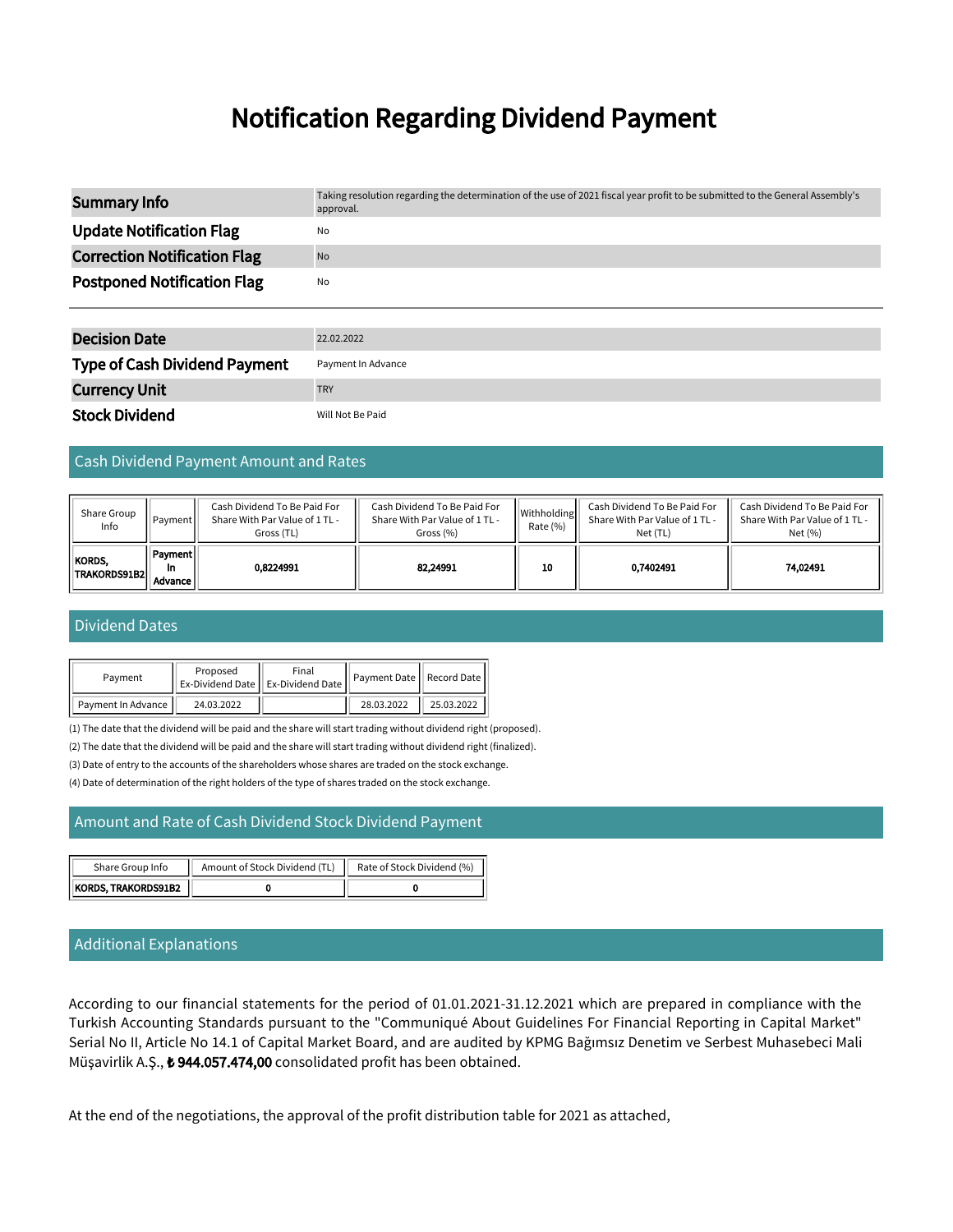It has been resolved that; the net distributable profit of  $\bm{t}$  768.560.878,00, reached after deducting the reserves stipulated in CMB communiqués and in article 35 of our Articles of Association, is decided to be distributed according to the profit distribution plan stated below,

1st Dividend : ₺ 9.726.453,80

2nd Dividend : ₺ 150.273.546,20

#### Total Gross Dividend Distributed : ₺ 160.000.000,00

General Reserves : ₺ 15.027.354,62

Extraordinary Reserves : ₺ 593.533.523,38

Regarding to the table above and according to our legal records in compliance with Tax Procedure Law;

₺ 160.000.000,00 of the gross profit which will be distributed to shareholders; is to be covered by the net distributable profit,

₺ 173.801.618,98 is to be classified as Extraordinary Reserves

Depending on the legal status of the shareholders, representing TL 194.529.076,00 capital, it is decided to distribute gross 82,25% dividend, net 74,02% amounting to  $\ast$  160.000.000,00 to shareholders starting on March 24<sup>th</sup>, 2022 and to suggest this issue to 2021 Ordinary General Meeting Assembly which will be held on **March 22<sup>nd</sup>, 2022**.

#### ADDITIONAL: Kordsa Technical Textile Co. Inc. 2021 Dividend Distribution Table, Dividend Ratios Table.

| Supplementary Documents |                                                        |
|-------------------------|--------------------------------------------------------|
|                         |                                                        |
| Appendix: 1             | KORDSA 2021 Yılı Kar Dağıtım Tablosu 22 Şubat 2022.pdf |

#### DIVIDEND DISTRIBUTION TABLE

#### KORDSA TEKNİK TEKSTİL A.Ş. 01.01.2021/31.12.2021 Period Dividend Payment Table (TL)

| 1. Paid-In / Issued Capital                             | 194.529.076   |
|---------------------------------------------------------|---------------|
| 2. Total Legal Reserves (According<br>to Legal Records) | 85.459.690.19 |
|                                                         |               |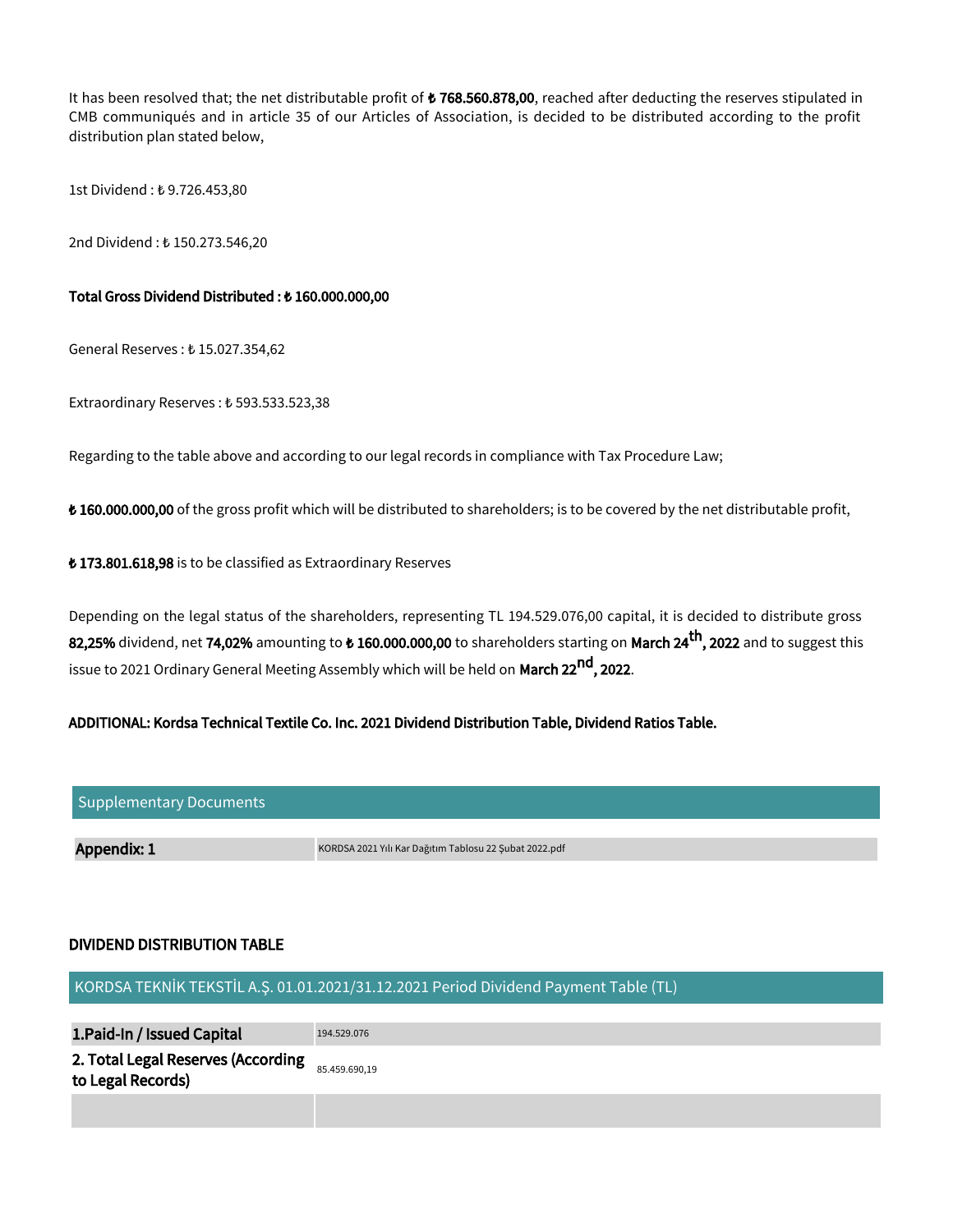#### Information on privileges in dividend distribution, if any, in the Articles of Association: None

| $\star$                                                                                          | <b>Based on CMB Regulations</b> | <b>Based on Legal Records</b> |
|--------------------------------------------------------------------------------------------------|---------------------------------|-------------------------------|
| 3. Current Period Profit                                                                         | 944.057.474                     | 394.914.419,35                |
| 4. Taxes Payable (-)                                                                             | 80.397.822                      | 29.652.944,09                 |
| 5. Net Current Period Profit                                                                     | 768.560.878                     | 365.261.475,26                |
| 6. Losses in Previous Years (-)                                                                  | $\pmb{0}$                       | $-16.432.501,66$              |
| 7. Primary Legal Reserve (-)                                                                     | $\Omega$                        | 0                             |
| 8. Net Distributable Current Period Profit                                                       | 768.560.878                     | 348.828.973,6                 |
| Dividend Advance Distributed (-)                                                                 | $\mathbf 0$                     | $\mathbf 0$                   |
| Dividend Advance Less Net Distributable Current Period Profit                                    | $\mathbf 0$                     | $\mathbf 0$                   |
| 9. Donations Made During The Year (+)                                                            | 742.568,98                      | $\mathbf 0$                   |
| 10. Donation-Added Net Distributable Current Period Profit on which First Dividend Is Calculated | 769.303.446,98                  | $\mathbf 0$                   |
| 11. First Dividend to Shareholders                                                               | 9.726.453,8                     | $\mathbf 0$                   |
| $*$ Cash                                                                                         | 9.726.453,8                     | $\mathbf 0$                   |
| * Stock                                                                                          | 0                               | $\mathbf 0$                   |
| 12. Dividend Distributed to Owners of Privileged Shares                                          | $\mathbf 0$                     | $\mathbf 0$                   |
| 13. Other Dividend Distributed                                                                   | $\mathbf 0$                     | $\mathbf 0$                   |
| * To the Employees                                                                               | $\mathbf 0$                     | $\mathbf 0$                   |
| * To the Members of the Board of Directors                                                       | $\mathbf 0$                     | $\mathbf 0$                   |
| * To Non-Shareholders                                                                            | $\mathbf 0$                     | $\mathbf 0$                   |
| 14. Dividend to Owners of Redeemed Shares                                                        | $\mathbf 0$                     | $\mathbf 0$                   |
| 15. Second Dividend to Shareholders                                                              | 150.273.546,2                   | $\mathbf 0$                   |
| 16. Secondary Legal Reserves                                                                     | 15.027.354,62                   | $\mathbf 0$                   |
| 17. Statutory Reserves                                                                           | $\pmb{0}$                       | $\mathbf 0$                   |
| 18. Special Reserves                                                                             | $\mathbf 0$                     | $\Omega$                      |
| 19. Extraordinary Reserves                                                                       | 593.533.523,38                  | 173.801.618,98                |
| 20. Other Distributable Resources                                                                | $\pmb{0}$                       | $\mathbf 0$                   |

#### Dividend Payment Rates Table

| Share<br>Group | <b>CASH DIVIDEND</b><br>AMOUNT (TL) - NET | <b>STOCK DIVIDEND</b><br>AMOUNT (TL) | TOTAL DIVIDEND AMOUNT (TL) / NET<br>DISTRIBUTABLE CURRENT PERIOD PROFIT (%) | DIVIDEND TO BE PAID FOR SHARE WITH<br>PAR VALUE OF 1 TL - NET (TL) | DIVIDEND TO BE PAID FOR SHARE WITH<br>PAR VALUE OF 1 TL - NET (%) |
|----------------|-------------------------------------------|--------------------------------------|-----------------------------------------------------------------------------|--------------------------------------------------------------------|-------------------------------------------------------------------|
| <b>H</b> – – – | 144.000.000                               |                                      | 18,73                                                                       | 0.74025                                                            | 74.02                                                             |
| <b>TOTAL</b>   | 144.000.000                               |                                      | 18,73                                                                       | 0.74025                                                            | 74.02                                                             |

### Dividend Rate Table Explanations

The gross profit share of 160,000,000,00 ₺ distributed is limited to persons covered by Article 94/6-bi and ii of the Income Tax Law (except full taxpayer real person, limited taxpayer real person and those who receive dividends through a workplace or permanent representative in Turkey. In case of distribution to taxpayer institutions, 10% withholding tax will be applied over the gross amount (double taxation avoidance agreements should be checked separately).